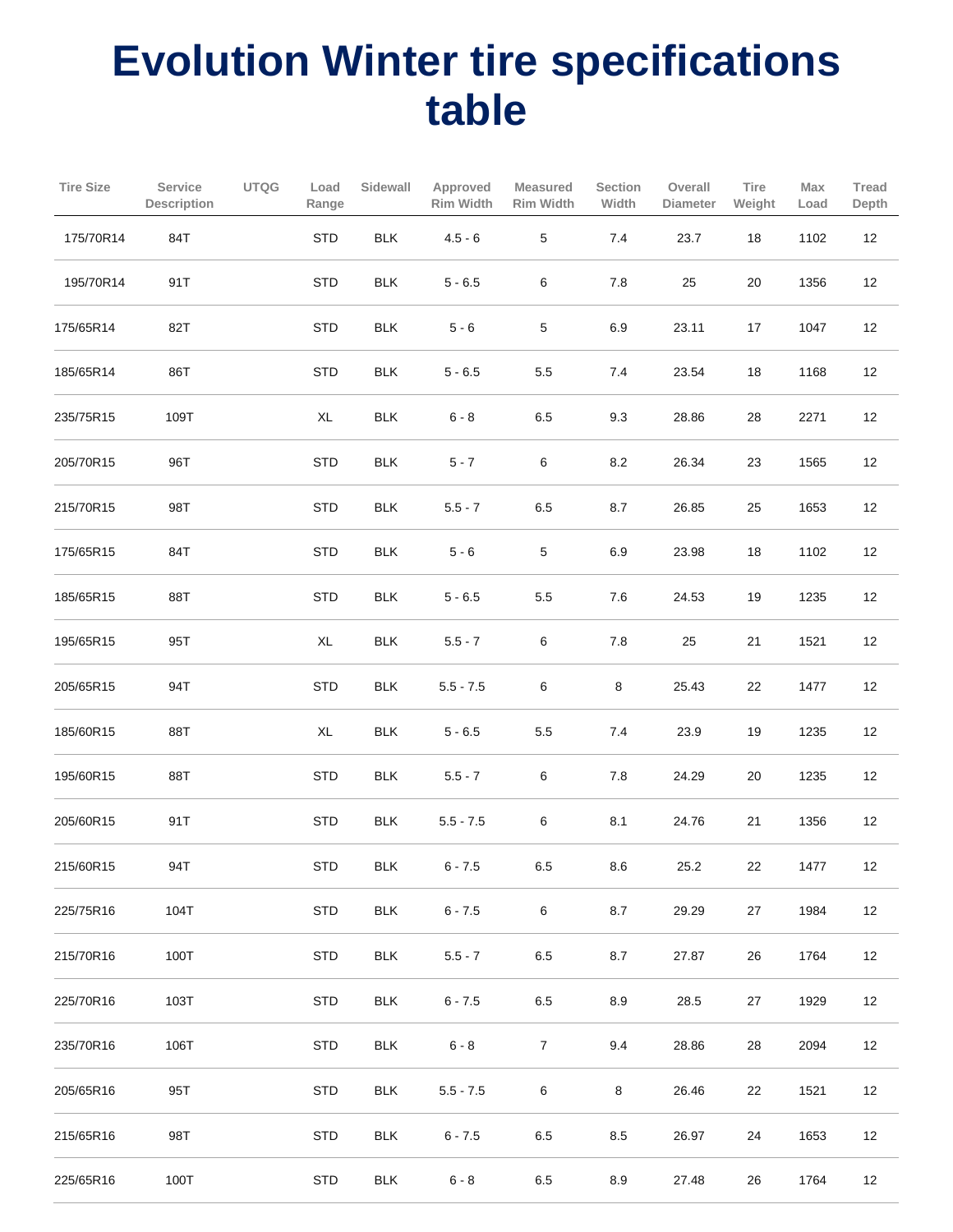| 235/65R16 | 103T | <b>STD</b> | <b>BLK</b> | $6.5 - 8.5$ | $\overline{7}$ | 9.6              | 27.95 | 27 | 1929 | 12 |
|-----------|------|------------|------------|-------------|----------------|------------------|-------|----|------|----|
| 205/60R16 | 92T  | <b>STD</b> | <b>BLK</b> | $5.5 - 7.5$ | $\,6\,$        | 8.3              | 25.79 | 21 | 1389 | 12 |
| 215/60R16 | 95H  | <b>STD</b> | <b>BLK</b> | $6 - 7.5$   | 6.5            | 8.5              | 26.14 | 23 | 1521 | 12 |
| 225/60R16 | 98H  | <b>STD</b> | <b>BLK</b> | $6 - 8$     | $6.5\,$        | $\boldsymbol{9}$ | 26.93 | 24 | 1653 | 12 |
| 235/60R16 | 100T | <b>STD</b> | <b>BLK</b> | $6.5 - 8.5$ | $\overline{7}$ | 9.4              | 26.97 | 26 | 1764 | 12 |
| 205/55R16 | 94H  | XL         | <b>BLK</b> | $5.5 - 7.5$ | 6.5            | 8.3              | 24.8  | 24 | 1477 | 12 |
| 215/55R16 | 97T  | XL         | <b>BLK</b> | $6 - 7.5$   | $\overline{7}$ | 8.9              | 25.35 | 23 | 1609 | 12 |
| 205/50R16 | 87T  | <b>STD</b> | <b>BLK</b> | $5.5 - 7.5$ | 6.5            | 8.3              | 24.25 | 21 | 1201 | 12 |
| 215/65R17 | 99T  | <b>STD</b> | <b>BLK</b> | $6 - 7.5$   | $6.5\,$        | 8.9              | 28.11 | 25 | 1709 | 12 |
| 225/65R17 | 102T | <b>STD</b> | <b>BLK</b> | $6 - 8$     | 6.5            | 8.9              | 28.5  | 27 | 1874 | 12 |
| 235/65R17 | 104T | <b>STD</b> | <b>BLK</b> | $6.5 - 8.5$ | $\overline{7}$ | 9.4              | 28.86 | 29 | 1984 | 12 |
| 215/60R17 | 96T  | <b>STD</b> | <b>BLK</b> | $6 - 7.5$   | 6.5            | $\boldsymbol{9}$ | 27.24 | 24 | 1565 | 12 |
| 225/60R17 | 99T  | <b>STD</b> | <b>BLK</b> | $6 - 8$     | 6.5            | 9.1              | 27.72 | 26 | 1709 | 12 |
| 235/60R17 | 102T | <b>STD</b> | <b>BLK</b> | $6.5 - 8.5$ | $\overline{7}$ | 9.4              | 28.11 | 27 | 1874 | 12 |
| 215/55R17 | 94H  | <b>STD</b> | <b>BLK</b> | $6 - 7.5$   | $\overline{7}$ | 9.4              | 26.38 | 24 | 1477 | 12 |
| 225/55R17 | 97T  | <b>STD</b> | <b>BLK</b> | $6 - 8$     | 7              | 9.2              | 26.89 | 24 | 1609 | 12 |
| 235/55R17 | 99H  | <b>STD</b> | <b>BLK</b> | $6.5 - 8.5$ | 7.5            | 9.8              | 27.2  | 28 | 1709 | 12 |
| 205/50R17 | 93H  | XL         | <b>BLK</b> | $5.5 - 7.5$ | 6.5            | 8.3              | 25.28 | 23 | 1433 | 12 |
| 215/50R17 | 95H  | XL         | <b>BLK</b> | $6 - 7.5$   | $\overline{7}$ | 8.8              | 25.71 | 24 | 1521 | 12 |
| 225/50R17 | 94H  | <b>STD</b> | <b>BLK</b> | $6 - 8$     | $\overline{7}$ | $\boldsymbol{9}$ | 25.98 | 24 | 1477 | 12 |
| 215/45R17 | 91H  | XL         | <b>BLK</b> | $7 - 8$     | $\overline{7}$ | 8.4              | 24.65 | 22 | 1356 | 12 |
| 225/45R17 | 94T  | XL         | <b>BLK</b> | $7 - 8.5$   | 7.5            | 9                | 25.08 | 24 | 1477 | 12 |
| 235/45R17 | 94H  | <b>STD</b> | <b>BLK</b> | $7.5 - 9$   | 8              | 9.3              | 25.67 | 25 | 1477 | 12 |
| 235/65R18 | 106T | <b>STD</b> | <b>BLK</b> | $6.5 - 8.5$ | $\overline{7}$ | 9.4              | 30.04 | 31 | 2094 | 12 |
| 255/65R18 | 111T | <b>STD</b> | <b>BLK</b> | $7 - 9$     | 7.5            | 10.2             | 31.06 | 34 | 2403 | 14 |
| 265/65R18 | 114T | <b>STD</b> | <b>BLK</b> | $7.5 - 9.5$ | 8              | 10.7             | 31.54 | 37 | 2601 | 14 |